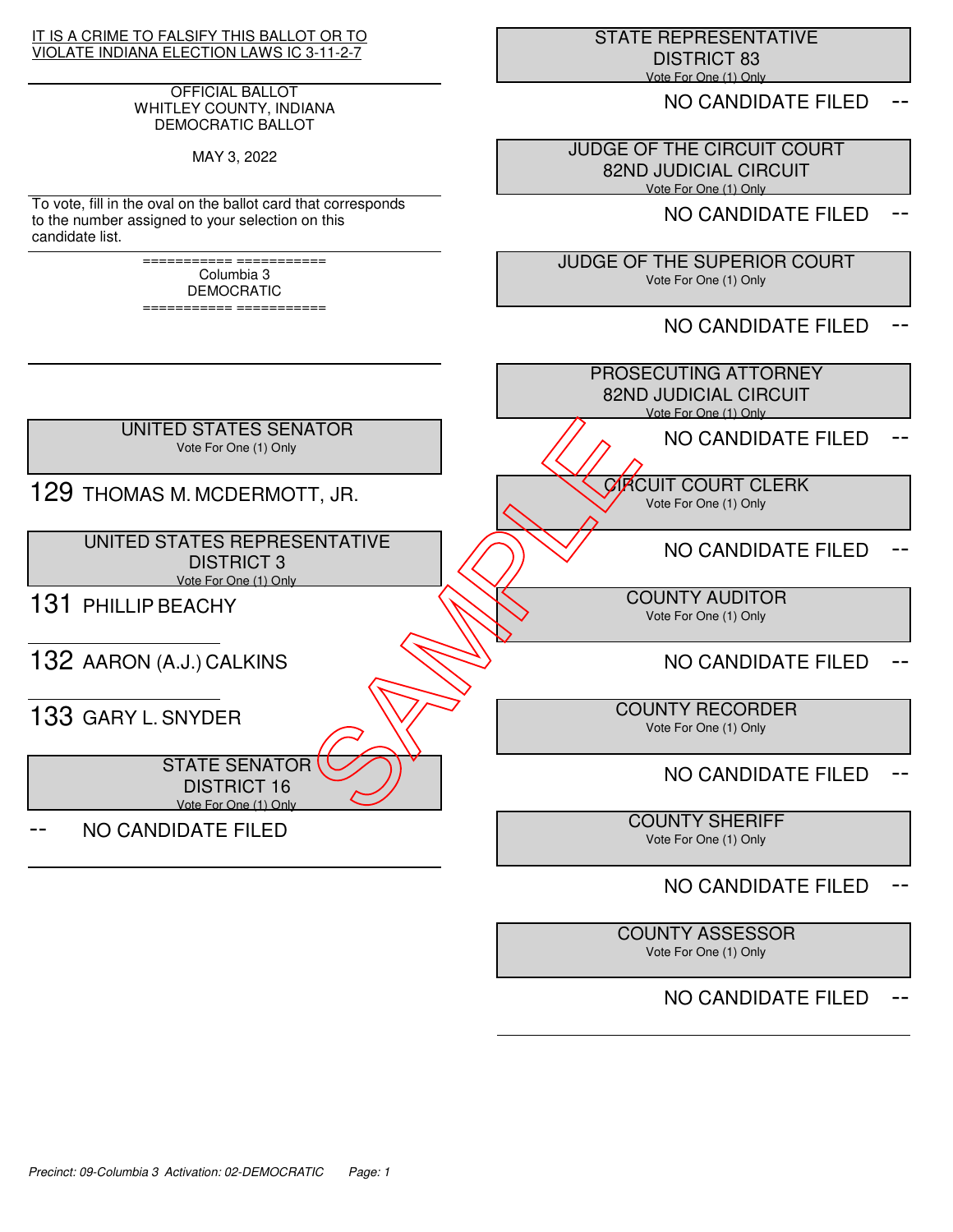## COUNTY COMMISSIONER DISTRICT 2 Vote For One (1) Only

162 ISAAC J (IKE) BEAM

 COUNTY COUNCIL MEMBER DISTRICT 2 Vote For One (1) Only

# NO CANDIDATE FILED

 COLUMBIA TOWNSHIP TRUSTEE Vote For One (1) Only

## -- NO CANDIDATE FILED

 COLUMBIA TOWNSHIP BOARD MEMBER Vote For Three (3) Only

168 MARGARET MALCOLM